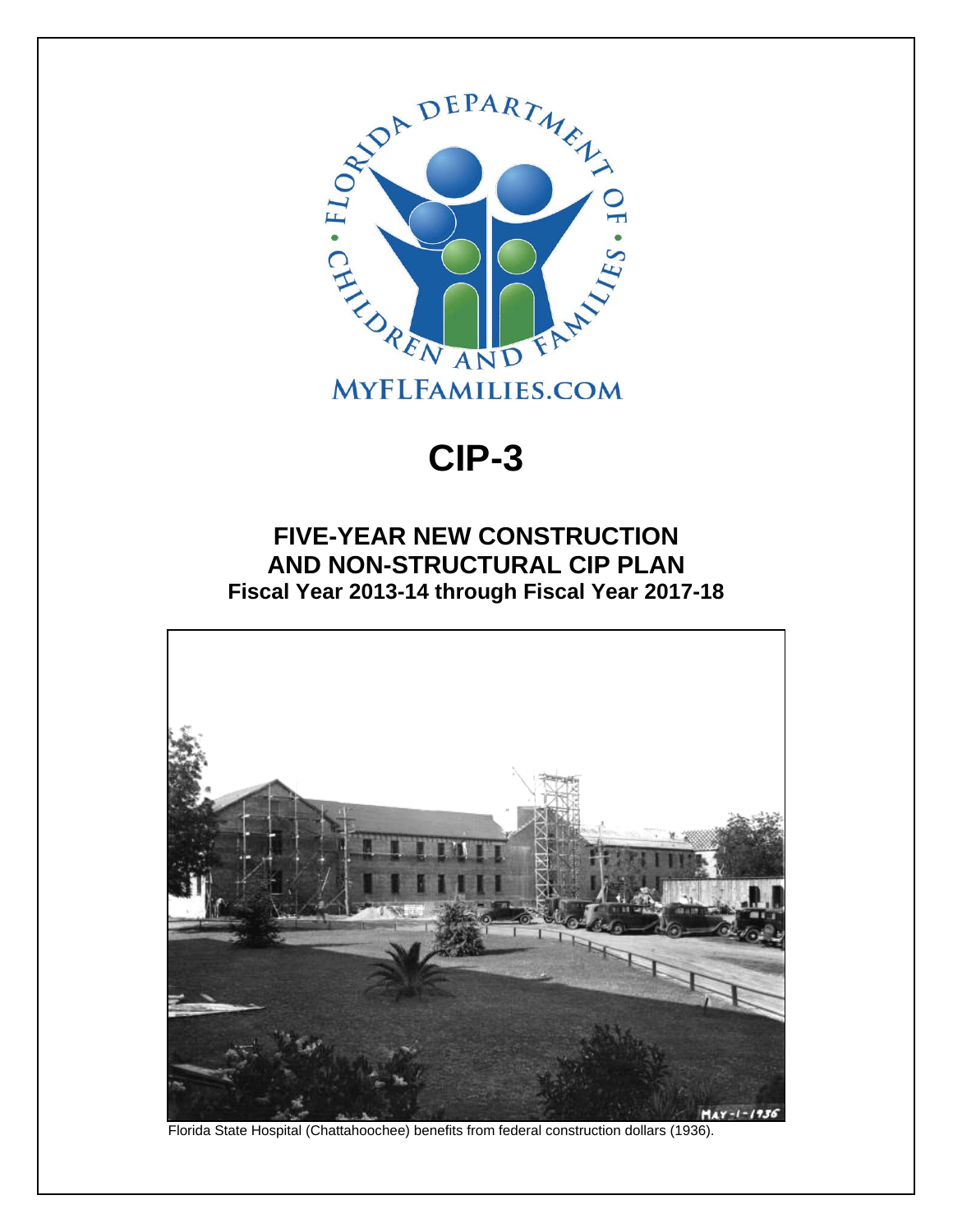

## **BUDGET ENTITY LEVEL**

### **CIP-3**

# **PROJECT EXPLANATION**

### **Executive Direction and Support Services**



Northeast Florida State Hospital (Macclenny)

Page 1 of 3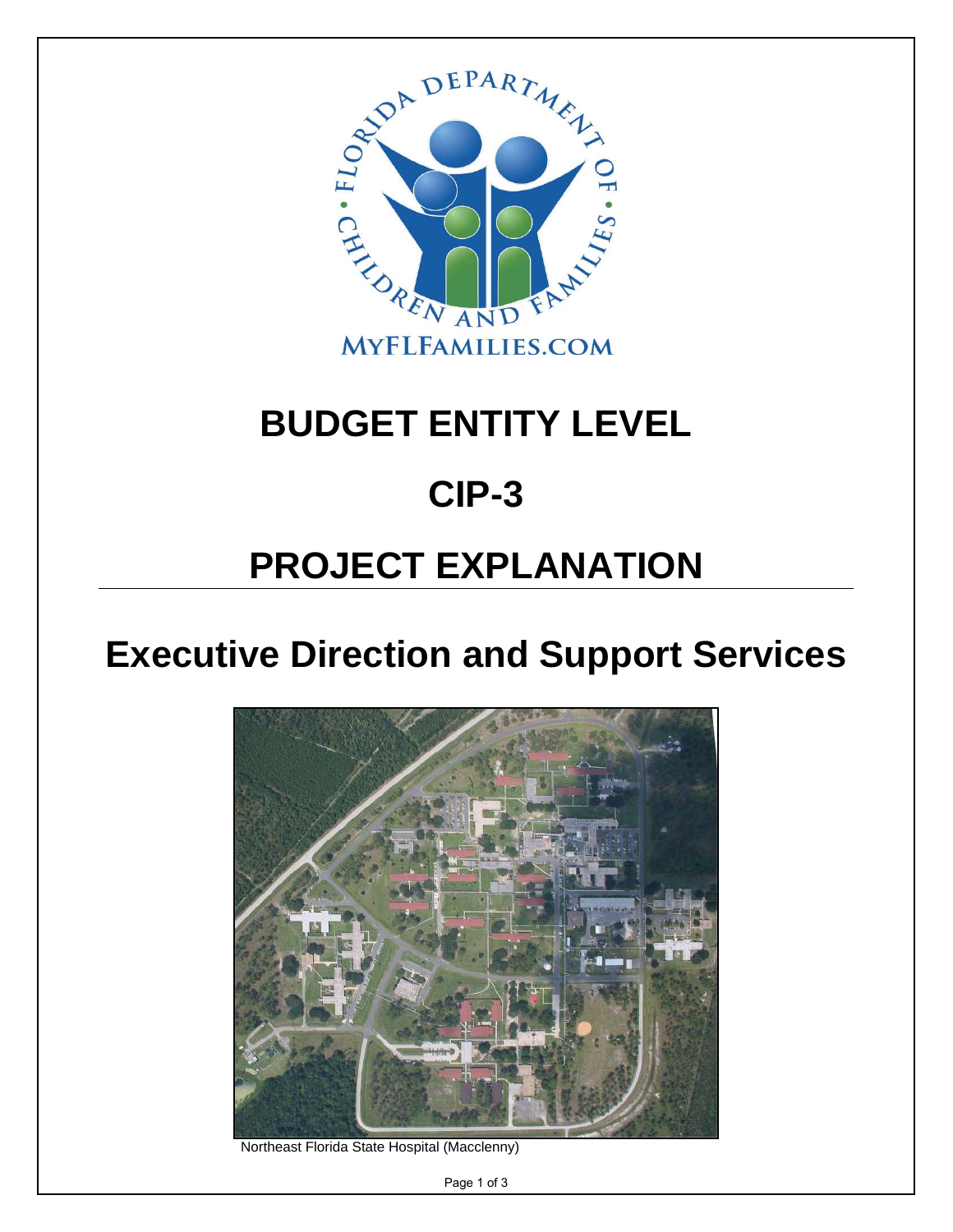#### **CIP-3: Short -Term Project Explanation Form**

**(For New Buildings and Additions)**

| <b>Agency:</b>                                         | <b>Department of Children and Families</b>    |                                                               |                                  | <b>Agency Priority:</b>            |                                                       | $\overline{2}$         |                                    |  |  |  |  |
|--------------------------------------------------------|-----------------------------------------------|---------------------------------------------------------------|----------------------------------|------------------------------------|-------------------------------------------------------|------------------------|------------------------------------|--|--|--|--|
| <b>Budget Entity and</b><br><b>Budget Entity Code:</b> | <b>Assistant Secretary for Administration</b> |                                                               |                                  | <b>Project Category:</b>           |                                                       | <b>ICMG</b>            |                                    |  |  |  |  |
| <b>Appropriation</b><br><b>Category Code:</b>          | 080869                                        |                                                               |                                  | <b>LRPP Narrative Page:</b>        |                                                       |                        |                                    |  |  |  |  |
| <b>PROJECT TITLE:</b>                                  |                                               | New Security Welcome Center, Northeast Florida State Hospital |                                  |                                    |                                                       |                        |                                    |  |  |  |  |
| <b>Statutory Authority:</b>                            |                                               | Chapters 20, 409, 414, 984, Florida Statutes                  |                                  |                                    |                                                       |                        |                                    |  |  |  |  |
| To be Constructed by:                                  |                                               | <b>Contract?</b><br>(Y/N)                                     | YES NO                           | <b>Force Acct.?</b><br>(Y/N)       | YES NO                                                |                        |                                    |  |  |  |  |
| <b>Facility</b><br><b>Type</b>                         | <b>Service</b><br>Load                        | <b>Planned</b><br><b>Used Factor</b>                          | <b>User Stations</b><br>Required | <b>Existing</b><br><b>Stations</b> | <b>New User</b><br><b>Stations</b><br><b>Required</b> | <b>Space</b><br>Factor | <b>Net Area</b><br><b>Required</b> |  |  |  |  |
| <b>Security Monitoring</b>                             | 18                                            | 18                                                            | 5                                | $\bf{0}$                           | 5                                                     |                        | 1100                               |  |  |  |  |
| <b>Geog. Location:</b>                                 |                                               |                                                               |                                  |                                    |                                                       |                        |                                    |  |  |  |  |
| <b>County:</b>                                         | <b>Baker County</b>                           |                                                               |                                  |                                    |                                                       |                        |                                    |  |  |  |  |
| <b>Facility</b><br><b>Type</b>                         | <b>Net Area</b><br>(sq. ft.)                  | <b>Efficiency</b><br>Factor                                   | <b>Gross Area</b><br>(sq. ft.)   | <b>Unit Cost</b>                   | <b>Construction</b><br>Cost                           |                        | <b>Occupancy</b><br><b>Date</b>    |  |  |  |  |
|                                                        |                                               |                                                               |                                  | \$<br>$\blacksquare$               | \$                                                    |                        |                                    |  |  |  |  |
|                                                        |                                               |                                                               |                                  | \$                                 | \$                                                    |                        |                                    |  |  |  |  |
| <b>Schedule of Project Components</b>                  |                                               | FY 2013-14                                                    | FY 2014-15                       | FY 2015-16                         | FY 2016-17                                            | FY 2017-18             |                                    |  |  |  |  |
| 1. Basic Construction Costs                            |                                               | $\boldsymbol{\hat{\mathbf{s}}}$                               | \$                               | \$                                 | \$                                                    | \$                     |                                    |  |  |  |  |
| a. Construction Cost                                   |                                               | 206,000                                                       |                                  |                                    |                                                       |                        |                                    |  |  |  |  |
| b. Permits, Inspections,                               |                                               |                                                               |                                  |                                    |                                                       |                        |                                    |  |  |  |  |
| <b>Impact Fees</b>                                     |                                               |                                                               |                                  |                                    |                                                       |                        |                                    |  |  |  |  |
| c. Communication requirements                          |                                               |                                                               |                                  |                                    |                                                       |                        |                                    |  |  |  |  |
| (conduits, wiring, etc.)                               |                                               |                                                               |                                  |                                    |                                                       |                        |                                    |  |  |  |  |
| d. Utilities outside building<br>e. Site Development   |                                               | 51,005                                                        |                                  |                                    |                                                       |                        |                                    |  |  |  |  |
| (roads, paving, etc.)                                  |                                               |                                                               |                                  |                                    |                                                       |                        |                                    |  |  |  |  |
| f. Energy efficient                                    |                                               |                                                               |                                  |                                    |                                                       |                        |                                    |  |  |  |  |
| equipment                                              |                                               |                                                               |                                  |                                    |                                                       |                        |                                    |  |  |  |  |
| g. Art allowance                                       |                                               |                                                               |                                  |                                    |                                                       |                        |                                    |  |  |  |  |
| (F.S., Section 255.043)                                |                                               |                                                               |                                  |                                    |                                                       |                        |                                    |  |  |  |  |
| h. Other                                               |                                               | 257,005                                                       |                                  |                                    |                                                       |                        |                                    |  |  |  |  |
| Subtotal:                                              |                                               |                                                               |                                  |                                    |                                                       |                        |                                    |  |  |  |  |